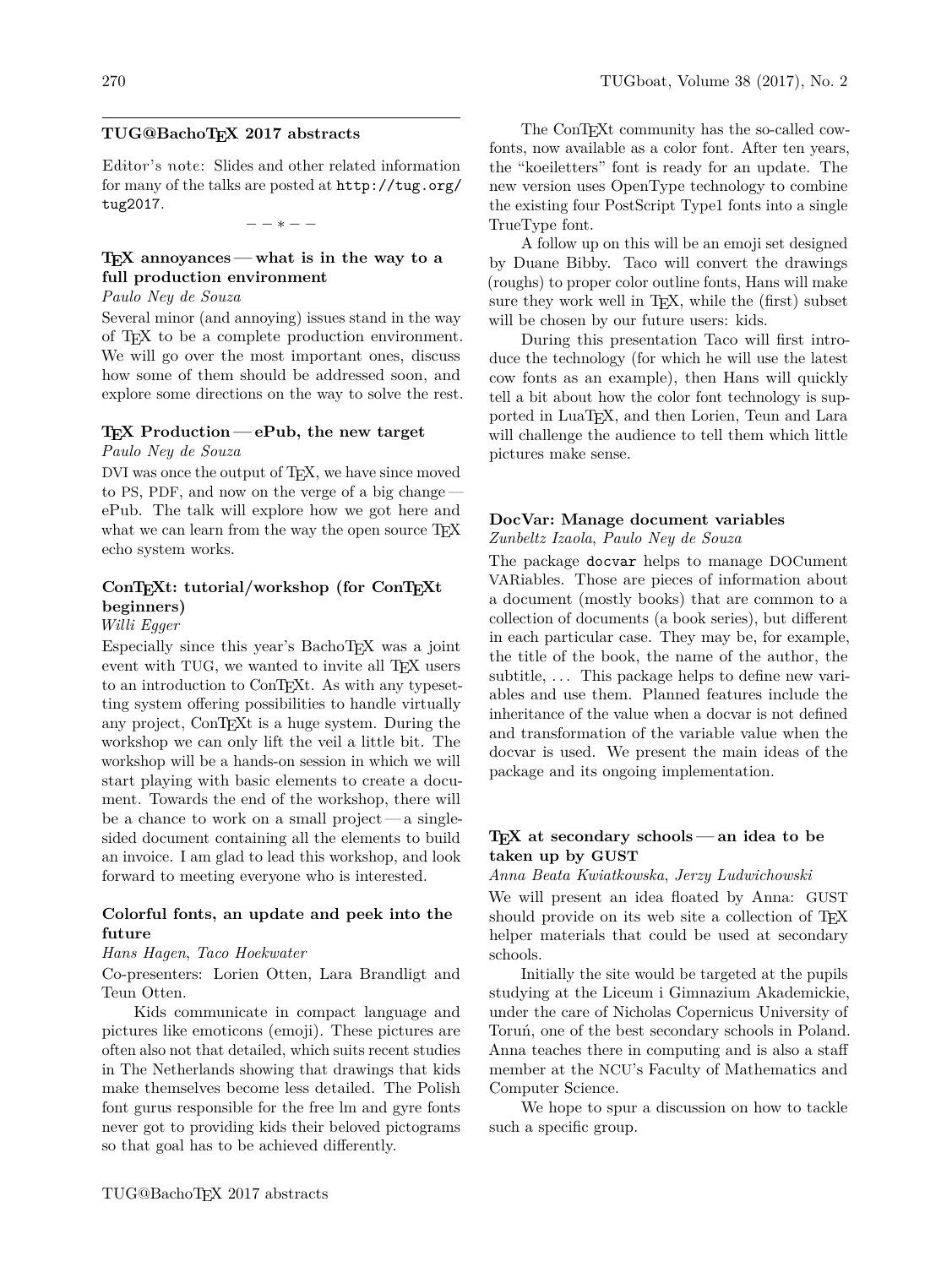### **Automating binary building for TEX Live** *Mojca Miklavec*

TEX Live binaries are built once per year for about 20 different platforms by a number of volunteers and never get updated during the year. This is a good compromise between users' demand for reasonably new binaries, stability and the burden on volunteer builders and packagers.

The ConTEXt community on the other hand strongly depends on the availability of the latest LuaTEX binaries at any given time. There are also occasional requests for the latest binaries of X<sub>T</sub>T<sub>E</sub>X when new features get implemented.

We have recently set up a build infrastructure that can automatically build TEX binaries after every commit for a number of platforms, send emails when builds break, show reports and make the binaries available to users.

We will present our solution which gives us the freedom to run the builds much more frequently, to detect build problems earlier and to distribute newer binaries to users much faster.

### **One rule to break them all**

*Mojca Miklavec*, *Arthur Reutenauer*

For almost ten years we've been in charge of the repository of hyphenation patterns for T<sub>E</sub>X, dealing with all technical and legal matters connected with their support by macro packages and their inclusion in distributions. Little consideration, however, has been so far given to the general principles of hyphenation for the different languages that are supported, and that's what we now would like to present, by finally giving the definitive answer to the great question: one rule to break them all.

## **Through The Looking Glass — and what Alice found there . . .**

*Frank Mittelbach*

Continuing the quest for automatically finding optimal pagination of documents the journey takes us now to the fairy land of objective functions, callout constraints, layout templates and other mystical creatures and a Queen that cries "Faster! Faster!" because ". . . it takes all the running YOU can do, to keep in the same place. If you want to get somewhere else, you must run at least twice as fast as that!"

We will explore how fast we must run to enter that world.

#### **LATEX Restaurant**

#### *Przemysław Scherwentke*

This is a review of the book "LAT<sub>EX</sub>, książka kucharska." ("LATEX, a Cookbook.") We show why this is a good cookbook. We look at some recipes. We suggest some changes in the decor.

# **Hackaton: Documenting LATEX packages**

## *Damien Thiriet*

The aim of this workshop is to revise, correct or extend the CTAN documentation of your favoured LATEX package.

Participants could also prepare an entry for a LATEX package for the pakietomat.wordpress.com project (in Polish). We would also appreciate collective testing, improving and extending of already existing entries.

## **An example of a humanist scholarly book** *Andrzej Tomaszewski*

A long, long time ago, during a BachoTEX, throwing black-and-white slides from a slide projector at the public I presented a book which left the printing house exactly 20 years ago. In reply to BachoTEX goers' demand I'll again describe the design process for the scholarly edition of Ovid's poem "Halieutica", this time using color PDFs.

[ Editor's note: We'd like to draw special attention to the slides from this talk, which include many beautiful images of fonts and layouts from the book. http://www.gust.org.pl/bachotex/2017-pl/ presentations/atomaszewski-1-2017.pdf ]

## **Variable and color OpenType fonts: chances and challenges**

## *Adam Twardoch*

In March 2015, the OpenType font format specification version 1.7 was released. This was a major extension of the spec, which added support for the "MATH" table for mathematical typesetting, as well as support for three storage formats for multi-color glyphs: "COLR/CPAL" which combines pre-existing monochrome outline glyphs into multi-color glyphs, "CBDT/CBLC", which uses PNG bitmaps to store multi-color glyph images, and "SVG", which stores multi-color glyphs as a mixture of complex vector graphics (with gradients, strokes and transparencies) as well as bitmaps.

Throughout 2016, a working group consisting of five large companies (Apple, Adobe, Google, Microsoft and Monotype) and a few invited experts (John Hudson, Erik van Blokland, Adam Twardoch) worked on another major extension to the standardized font format: OpenType Font Variations. In